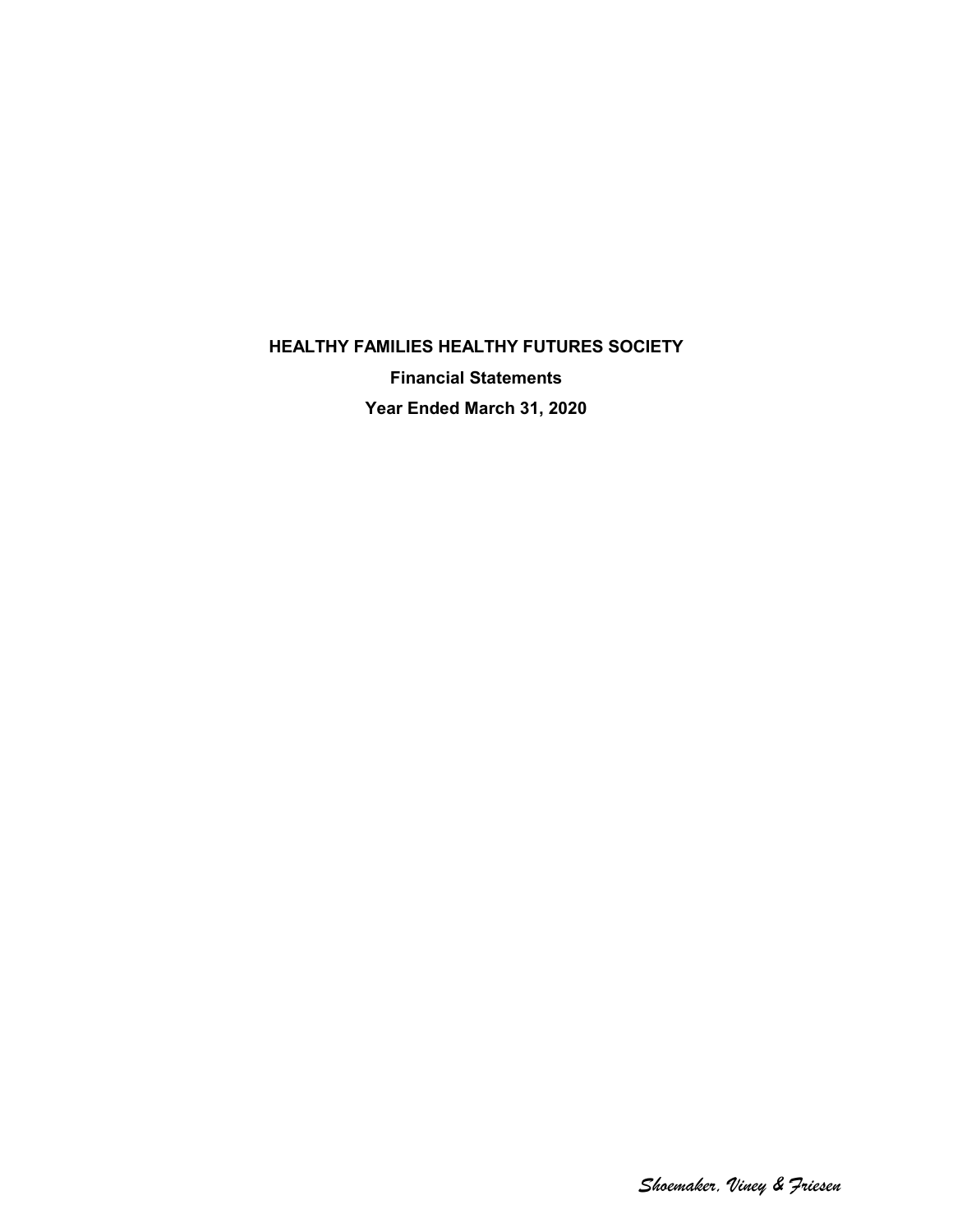|                                        | Page     |
|----------------------------------------|----------|
| <b>INDEPENDENT AUDITOR'S REPORT</b>    | $1 - 3$  |
| FINANCIAL STATEMENTS                   |          |
| <b>Statement of Financial Position</b> | 4        |
| Statement of Revenues and Expenditures | $5 - 6$  |
| Statement of Changes in Net Assets     | $6 - 7$  |
| <b>Statement of Cash Flows</b>         | 8        |
| Notes to Financial Statements          | $9 - 14$ |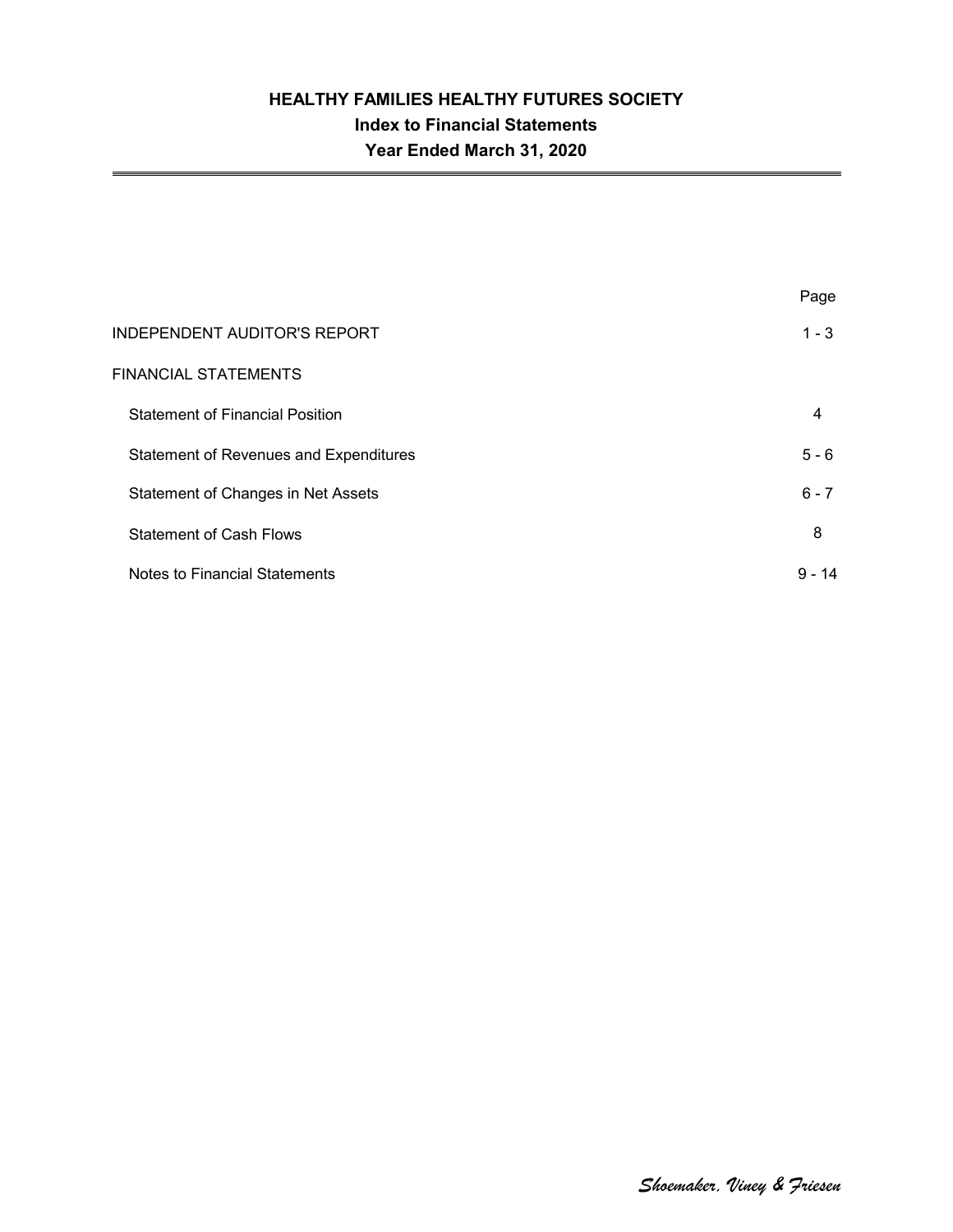*Shoemaker, Viney & Friesen*

**CHARTERED PROFESSIONAL ACCOUNTANTS**

**John S. Shoemaker Professional Corporation**

**Tina J. Viney Professional Corporation Timothy J. Friesen Professional Corporation**

## **INDEPENDENT AUDITOR'S REPORT**

To the Members of Healthy Families Healthy Futures Society

#### *Qualified Opinion*

We have audited the financial statements of Healthy Families Healthy Futures Society (the Society), which comprise the statement of financial position as at March 31, 2020, and the statements of revenues and expenditures, changes in net assets and cash flows for the year then ended, and notes to the financial statements, including a summary of significant accounting policies.

In our opinion, except for the effects of the matter described in the *Basis for Qualified Opinion* section of our report, the accompanying financial statements present fairly, in all material respects, the financial position of the Society as at March 31, 2020, and the results of its operations and its cash flows for the year then ended in accordance with Canadian accounting standards for not-for-profit organizations.

#### *Basis for Qualified Opinion*

Note 2 describes the accounting policy with respect to the Society's acquisition of property, plant, and equipment. This is not in accordance with Canadian accounting standards for not-for-profit organizations, which would require the capitalization and amortization of the assets over their expected useful lives.

As a result of this departure, property, plant, and equipment is understated \$15,835, and net income for the period is overstated by \$4,965. Closing net assets invested in capital assets are understated by \$15,835.

Accounting standards for not-for-profit organizations also require that goods and services pre-purchased for use in a subsequent period should be recorded as a prepaid asset to be recognized as an expense when the good or service is utilized. The Society has expensed \$7,209 of prepaid expenses in 2020, resulting in an understatement of prepaid expense assets by \$7,209. In 2020, there were \$14,296 in prepaid expenses relating to 2020 expensed in 2019, therefore there is a net overstatement of net income for the period of \$7,087. Closing operating net assets are understated by \$7,209.

Our audit opinion on the financial statements for the year ended March 31, 2020 was modified because of the effects of this departure from Canadian accounting standards for not-for-profit organizations.

We conducted our audit in accordance with Canadian generally accepted auditing standards. Our responsibilities under those standards are further described in the *Auditor's Responsibilities for the Audit of the Financial Statements* section of our report. We are independent of the Society in accordance with the ethical requirements that are relevant to our audit of the financial statements in Canada, and we have fulfilled our other ethical responsibilities in accordance with those requirements. We believe that the audit evidence we have obtained is sufficient and appropriate to provide a basis for our qualified audit opinion.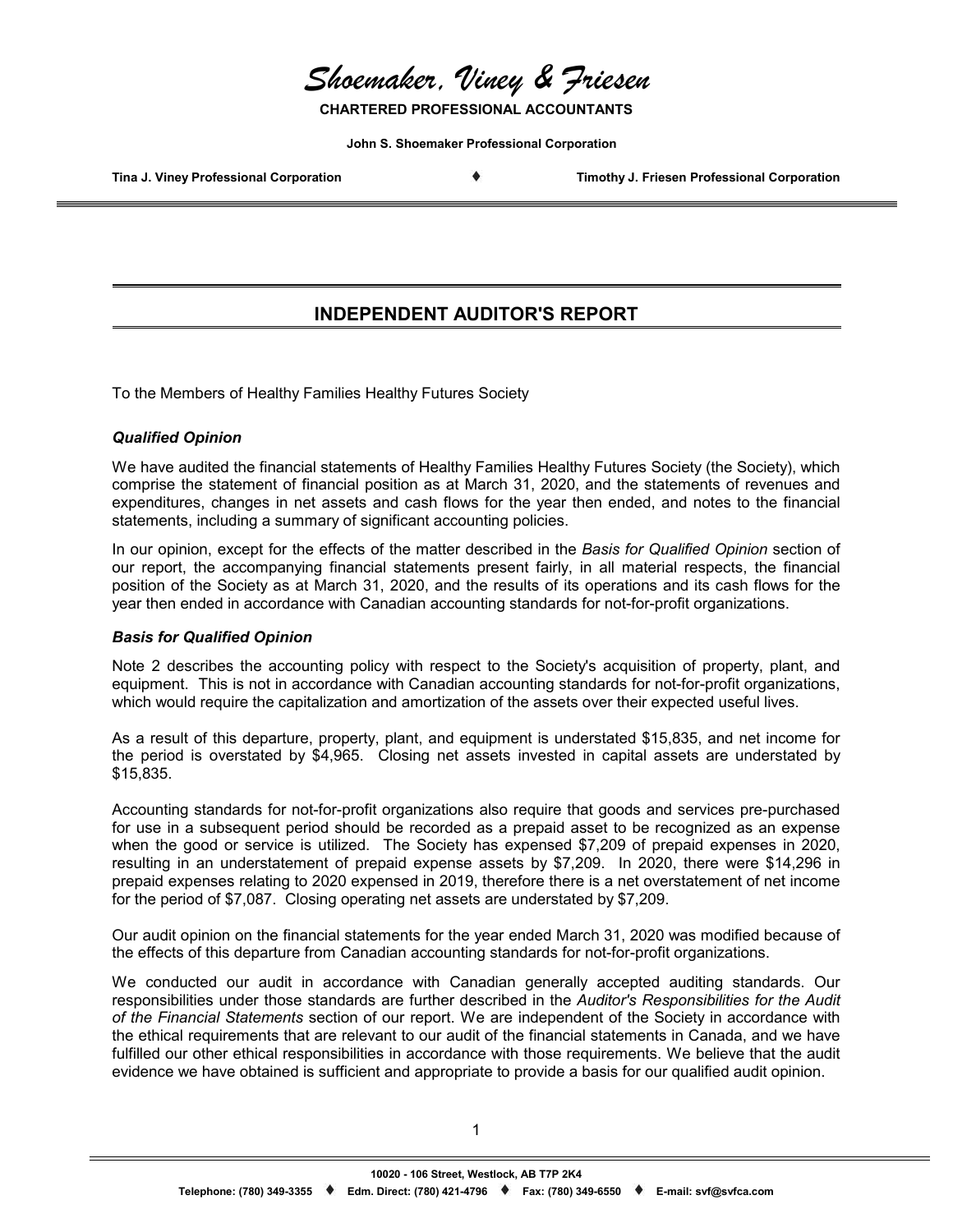#### *Responsibilities of Management and Those Charged with Governance for the Financial Statements*

Management is responsible for the preparation and fair presentation of the financial statements in accordance with Canadian accounting standards for not-for-profit organizations, and for such internal control as management determines is necessary to enable the preparation of financial statements that are free from material misstatement, whether due to fraud or error.

In preparing the financial statements, management is responsible for assessing the Society's ability to continue as a going concern, disclosing, as applicable, matters relating to going concern and using the going concern basis of accounting unless management either intends to liquidate the Society or to cease operations, or has no realistic alternative but to do so.

Those charged with governance are responsible for overseeing the Society's financial reporting process.

#### *Auditor's Responsibilities for the Audit of the Financial Statements*

Our objectives are to obtain reasonable assurance about whether the financial statements as a whole are free from material misstatement, whether due to fraud or error, and to issue an auditor's report that includes our opinion. Reasonable assurance is a high level of assurance, but is not a guarantee that an audit conducted in accordance with Canadian generally accepted auditing standards will always detect a material misstatement when it exists. Misstatements can arise from fraud or error and are considered material if, individually or in the aggregate, they could reasonably be expected to influence the economic decisions of users taken on the basis of these financial statements. As part of an audit in accordance with Canadian generally accepted auditing standards, we exercise professional judgment and maintain professional skepticism throughout the audit. We also:

- Identify and assess the risks of material misstatement of the financial statements, whether due to fraud or error, design and perform audit procedures responsive to those risks, and obtain audit evidence that is sufficient and appropriate to provide a basis for our opinion. The risk of not detecting a material misstatement resulting from fraud is higher than for one resulting from error, as fraud may involve collusion, forgery, intentional omissions, misrepresentations, or the override of internal control.
- Obtain an understanding of internal control relevant to the audit in order to design audit procedures that are appropriate in the circumstances, but not for the purpose of expressing an opinion on the effectiveness of the Society's internal control.
- Evaluate the appropriateness of accounting policies used and the reasonableness of accounting estimates and related disclosures made by management.
- Conclude on the appropriateness of management's use of the going concern basis of accounting and, based on the audit evidence obtained, whether a material uncertainty exists related to events or conditions that may cast significant doubt on the Society's ability to continue as a going concern. If we conclude that a material uncertainty exists, we are required to draw attention in our auditor's report to the related disclosures in the financial statements or, if such disclosures are inadequate, to modify our opinion. Our conclusions are based on the audit evidence obtained up to the date of our auditor's report. However, future events or conditions may cause the Society to cease to continue as a going concern.
- Evaluate the overall presentation, structure and content of the financial statements, including the disclosures, and whether the financial statements represent the underlying transactions and events in a manner that achieves fair presentation.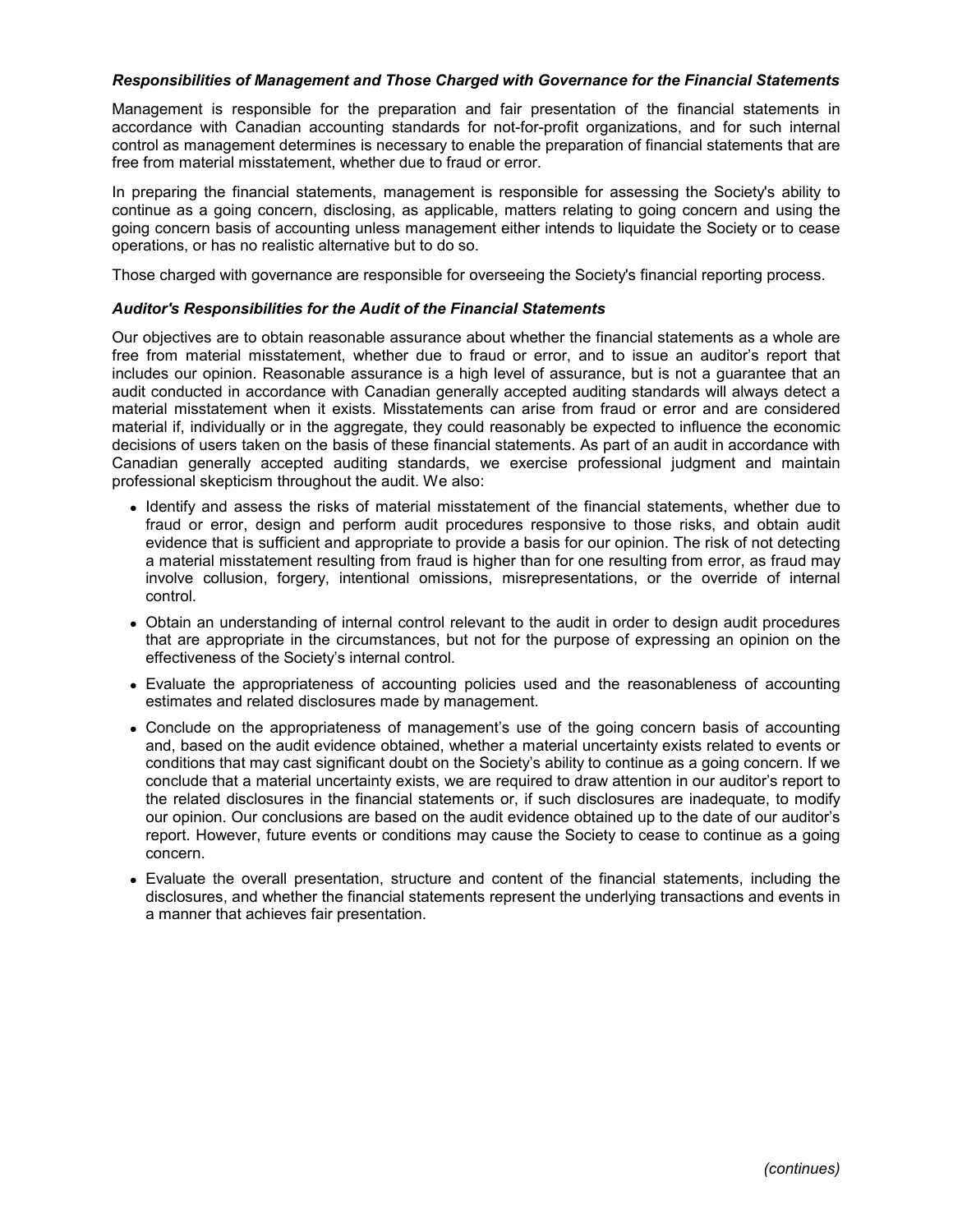Independent Auditor's Report to the Members of Healthy Families Healthy Futures Society *(continued)*

We communicate with those charged with governance regarding, among other matters, the planned scope and timing of the audit and significant audit findings, including any significant deficiencies in internal control that we identify during our audit.

The engagement partner on the audit resulting in this independent auditor's report is Tina Viney, CA.

Westlock, Alberta<br>June 22, 2020

CHARTERED PROFESSIONAL ACCOUNTANTS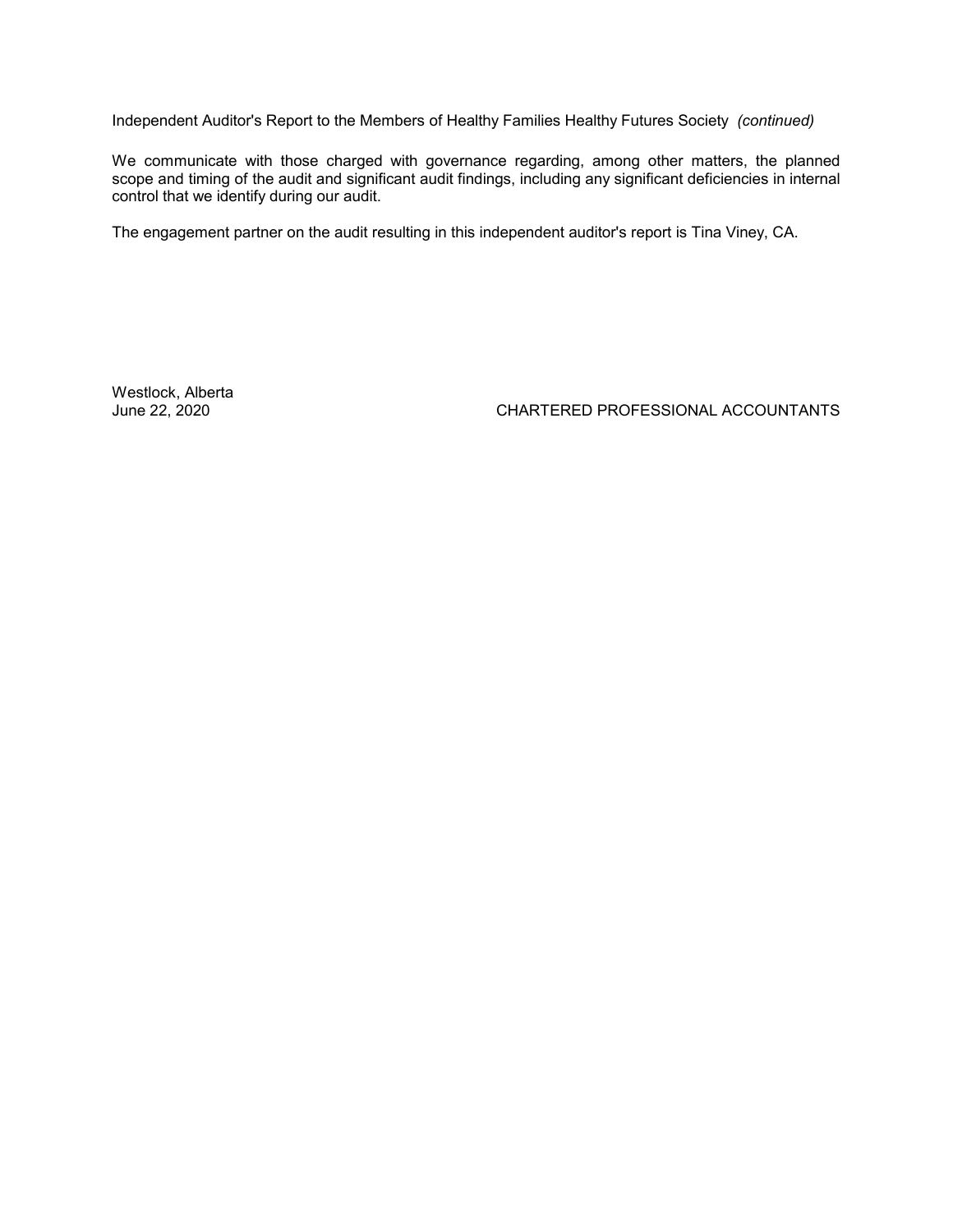## **Statement of Financial Position**

**March 31, 2020**

|                                                                                                                                                                                                                                                                                                          | 2020 |                                                                                       |    | 2019                                                                                |  |
|----------------------------------------------------------------------------------------------------------------------------------------------------------------------------------------------------------------------------------------------------------------------------------------------------------|------|---------------------------------------------------------------------------------------|----|-------------------------------------------------------------------------------------|--|
| <b>ASSETS</b>                                                                                                                                                                                                                                                                                            |      |                                                                                       |    |                                                                                     |  |
| <b>CURRENT</b><br>Cash<br>Cash restricted for specific projects (Note 4)<br>Term deposits<br>Term deposits restricted for specific projects<br>Funds held in trust (Note 5)<br>Restricted reserve term deposit (Note 6)<br>Accounts receivable<br>Goods and services tax recoverable<br>Security deposit | \$   | 107,637<br>4,329<br>409,378<br>20,104<br>52,836<br>13,369<br>15,333<br>2,392<br>1,500 | \$ | 80,058<br>3,188<br>504,481<br>20,130<br>50,042<br>13,067<br>6,029<br>3,578<br>1,500 |  |
|                                                                                                                                                                                                                                                                                                          | S    | 626,878                                                                               | \$ | 682,073                                                                             |  |
| <b>LIABILITIES AND NET ASSETS</b><br><b>CURRENT</b>                                                                                                                                                                                                                                                      |      |                                                                                       |    |                                                                                     |  |
| Funds held in trust (Note 5)<br>Accounts payable<br>Wages payable<br>Employee deductions payable<br>Deferred contributions (Note 7)                                                                                                                                                                      | \$   | 52,836<br>39,719<br>44,318<br>9,337<br>145,147<br>291,357                             | \$ | 50,042<br>47,035<br>59,441<br>92<br>234,855<br>391,465                              |  |
| RESTRICTED RESERVE FUND PAYABLE (Note 6)                                                                                                                                                                                                                                                                 |      | 13,369<br>304,726                                                                     |    | 13,067<br>404,532                                                                   |  |
| <b>NET ASSETS</b><br>Accumulated surplus                                                                                                                                                                                                                                                                 |      | 322,152                                                                               |    | 277,541                                                                             |  |
|                                                                                                                                                                                                                                                                                                          | \$   | 626,878                                                                               | \$ | 682,073                                                                             |  |

## CONTINGENT LIABILITY *(Note 8)*

LEASE COMMITMENTS *(Note 9)*

## **ON BEHALF OF THE BOARD**

\_\_\_\_\_\_\_\_\_\_\_\_\_\_\_\_\_\_\_\_\_\_\_\_\_\_\_\_\_ *Director*

\_\_\_\_\_\_\_\_\_\_\_\_\_\_\_\_\_\_\_\_\_\_\_\_\_\_\_\_\_ *Director*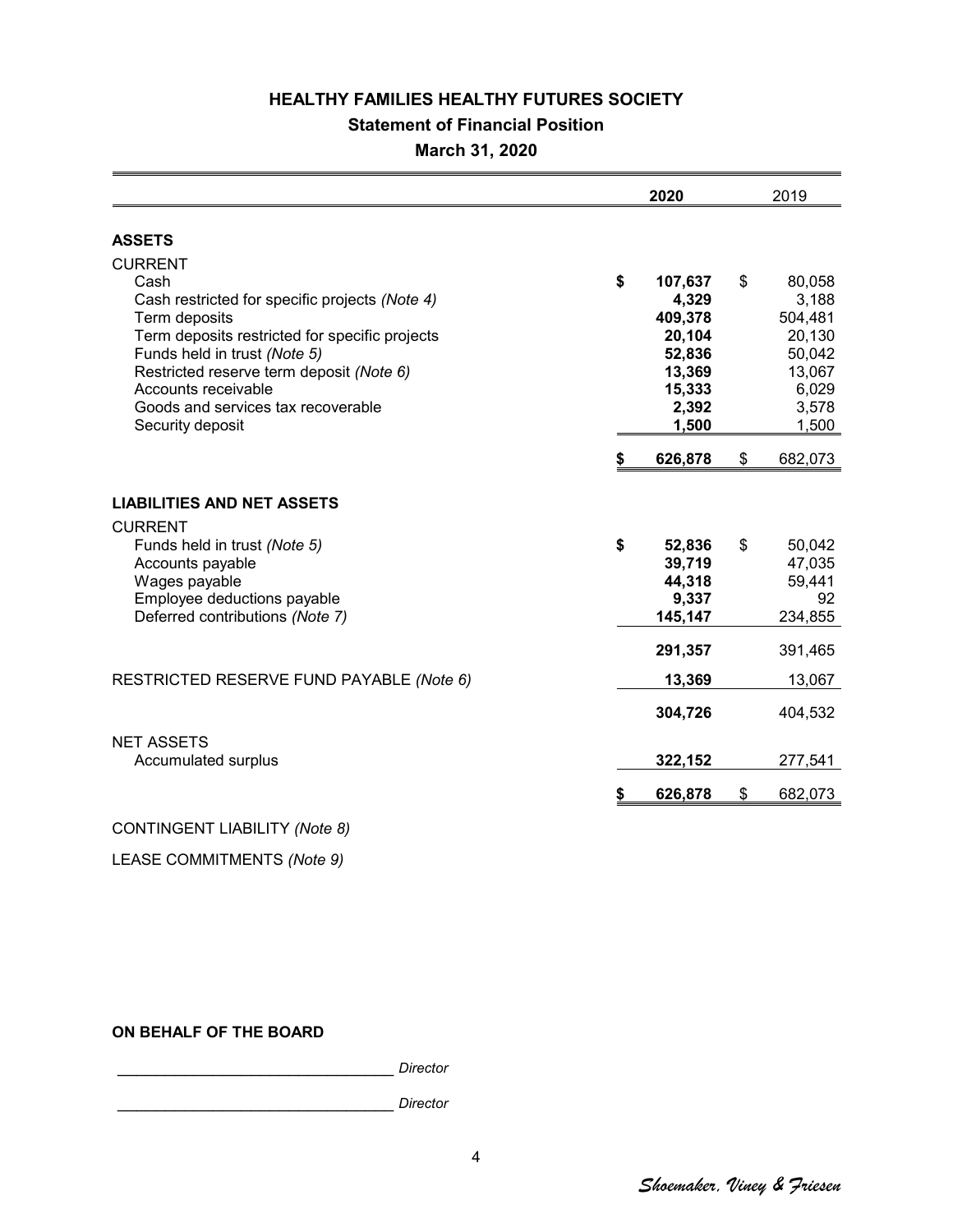**Statement of Revenues and Expenditures**

**Year Ended March 31, 2020**

|                                                             | <b>Budget</b><br>(Unaudited)<br>2020 | 2020            | 2019             |
|-------------------------------------------------------------|--------------------------------------|-----------------|------------------|
|                                                             |                                      |                 |                  |
| <b>REVENUE</b>                                              |                                      |                 |                  |
| Pembina Gateway funding                                     | \$<br>786,637                        | \$<br>787,712   | \$<br>788,142    |
| Operating - CFS                                             | 545,375                              | 538,662         | 539,832          |
| <b>NWC Alberta FASD Services Network</b>                    | 268,810                              | 263,922         | 231,041          |
| Health Canada funding                                       | 94,722                               | 94,722          | 94,722           |
| Alberta Health Services                                     | 34,696                               | 35,391          | 35,391           |
| <b>Community Initiatives Program</b>                        | 60,000                               | 60,000          |                  |
| <b>Contract Accounting Fees</b>                             | 20,000                               | 20,000          | 20,250           |
| Workshops and fundraising                                   |                                      | 17,836          | 7,184            |
| Interest revenue                                            | 6,000                                | 13,080          | 11,495           |
| Donations                                                   |                                      | 10,103          | 3,243            |
| Casino Revenue                                              | 40,092                               | 970             | 13,569           |
| Membership and training grants                              | 400                                  | 3,408           | 7,212            |
| Family & Community Safety Program                           |                                      |                 | 231,673          |
| Alberta Seniors & Housing                                   |                                      |                 | 17,239           |
|                                                             |                                      |                 |                  |
|                                                             | 1,856,732                            | 1,845,806       | 2,000,993        |
|                                                             |                                      |                 |                  |
| <b>STAFFING EXPENDITURES</b><br><b>Total staffing</b>       | 1,029,209                            | 1,007,588       | 1,049,082        |
|                                                             |                                      |                 |                  |
| <b>DIRECT CLIENT EXPENDITURES</b>                           |                                      |                 |                  |
| Pembina Gateway (PLCs)                                      | 574,074                              | 574,079         | 573,756          |
| Travel and subsistence                                      | 95,592                               | 77,783          | 105,662          |
| Telephone and communications                                | 14,520                               | 14,091          | 15,230           |
| Evaluation and monitoring                                   | 12,920<br>18,320                     | 10,431<br>9,403 | 35,940<br>15,318 |
| Staff training - program related<br>Nutritional supplements | 9,620                                | 9,549           | 11,307           |
| Education and workshop                                      | 7,200                                | 5,813           | 5,824            |
| Barrhead Family and Community Support                       |                                      |                 |                  |
| Services                                                    |                                      | 3,100           | 56,027           |
| Materials and supplies                                      | 4,831                                | 2,821           | 4,286            |
| Program awareness                                           | 2,900                                | 2,360           | 2,666            |
| Family subsidies                                            | 500                                  | 290             | 312              |
|                                                             | 740,477                              | 709,720         | 826,328          |

*(continues)*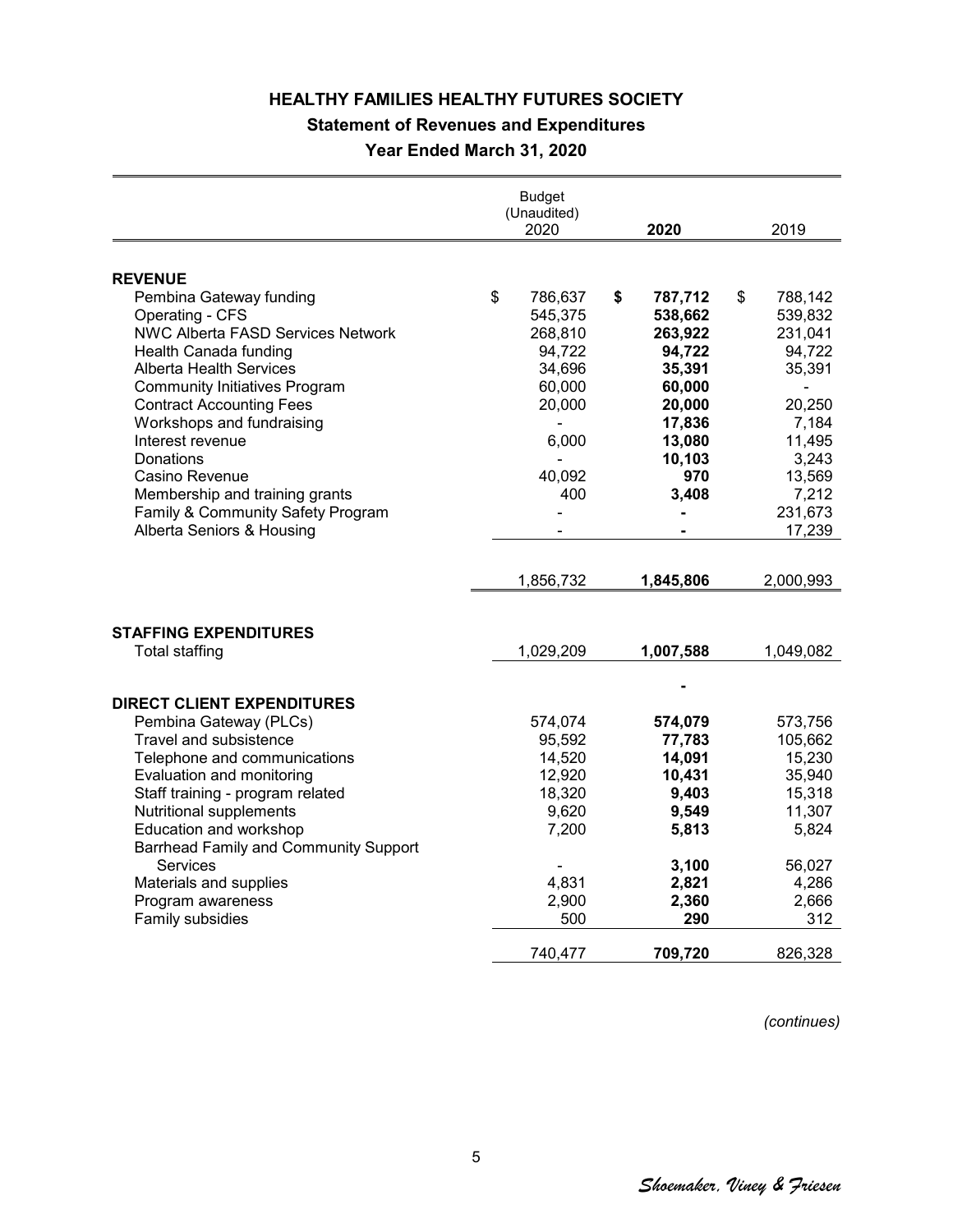# **HEALTHY FAMILIES HEALTHY FUTURES SOCIETY Statement of Revenues and Expenditures** *(continued)* **Year Ended March 31, 2020**

|                                                                                                                                                                                                                                                                                                                                                                                                                                             | <b>Budget</b><br>(Unaudited)<br>2020                                                                       | 2020                                                                                                         | 2019                                                                                 |
|---------------------------------------------------------------------------------------------------------------------------------------------------------------------------------------------------------------------------------------------------------------------------------------------------------------------------------------------------------------------------------------------------------------------------------------------|------------------------------------------------------------------------------------------------------------|--------------------------------------------------------------------------------------------------------------|--------------------------------------------------------------------------------------|
| <b>FACILITY EXPENDITURES</b><br>Rental of space<br>Facility insurance                                                                                                                                                                                                                                                                                                                                                                       | \$<br>33,315<br>4,305                                                                                      | \$<br>37,402<br>4,477                                                                                        | \$<br>36,898<br>4,068                                                                |
| <b>Building maintenance</b>                                                                                                                                                                                                                                                                                                                                                                                                                 | 1,350<br>38,970                                                                                            | 980<br>42,859                                                                                                | 1,960<br>42,926                                                                      |
| <b>ADMINISTRATIVE EXPENDITURES AND</b><br><b>TRANSFERS</b><br>Audit fees<br>Office materials, supplies and postage<br>Telephone and communications<br>Purchase/rental of office equipment<br>Liability insurance<br>Fundraising<br><b>Association dues</b><br><b>IT Support</b><br>Bank charges<br><b>Annual General Meeting</b><br>Board expenses<br>Miscellaneous<br>Equipment repairs and maintenance<br>Legal fees<br>Staff recruitment | 10,000<br>8,550<br>5,729<br>5,134<br>3,420<br>2,805<br>900<br>1,579<br>1,300<br>2,000<br>200<br>500<br>150 | 9,943<br>7,201<br>4,757<br>3,949<br>3,516<br>3,144<br>2,508<br>2,131<br>1,537<br>1,124<br>1,061<br>122<br>35 | 9,943<br>9,933<br>5,845<br>6,727<br>3,287<br>5,661<br>3,831<br>1,187<br>526<br>2,005 |
|                                                                                                                                                                                                                                                                                                                                                                                                                                             | 42,267                                                                                                     | 41,028                                                                                                       | 48,945                                                                               |
| <b>TOTAL EXPENDITURES</b>                                                                                                                                                                                                                                                                                                                                                                                                                   | 1,997,948                                                                                                  | 1,801,195                                                                                                    | 1,967,281                                                                            |
| <b>TOTAL EXCESS OF INCOME OVER</b><br><b>EXPENDITURES</b>                                                                                                                                                                                                                                                                                                                                                                                   | \$<br>5,809                                                                                                | \$<br>44,611                                                                                                 | \$<br>33,712                                                                         |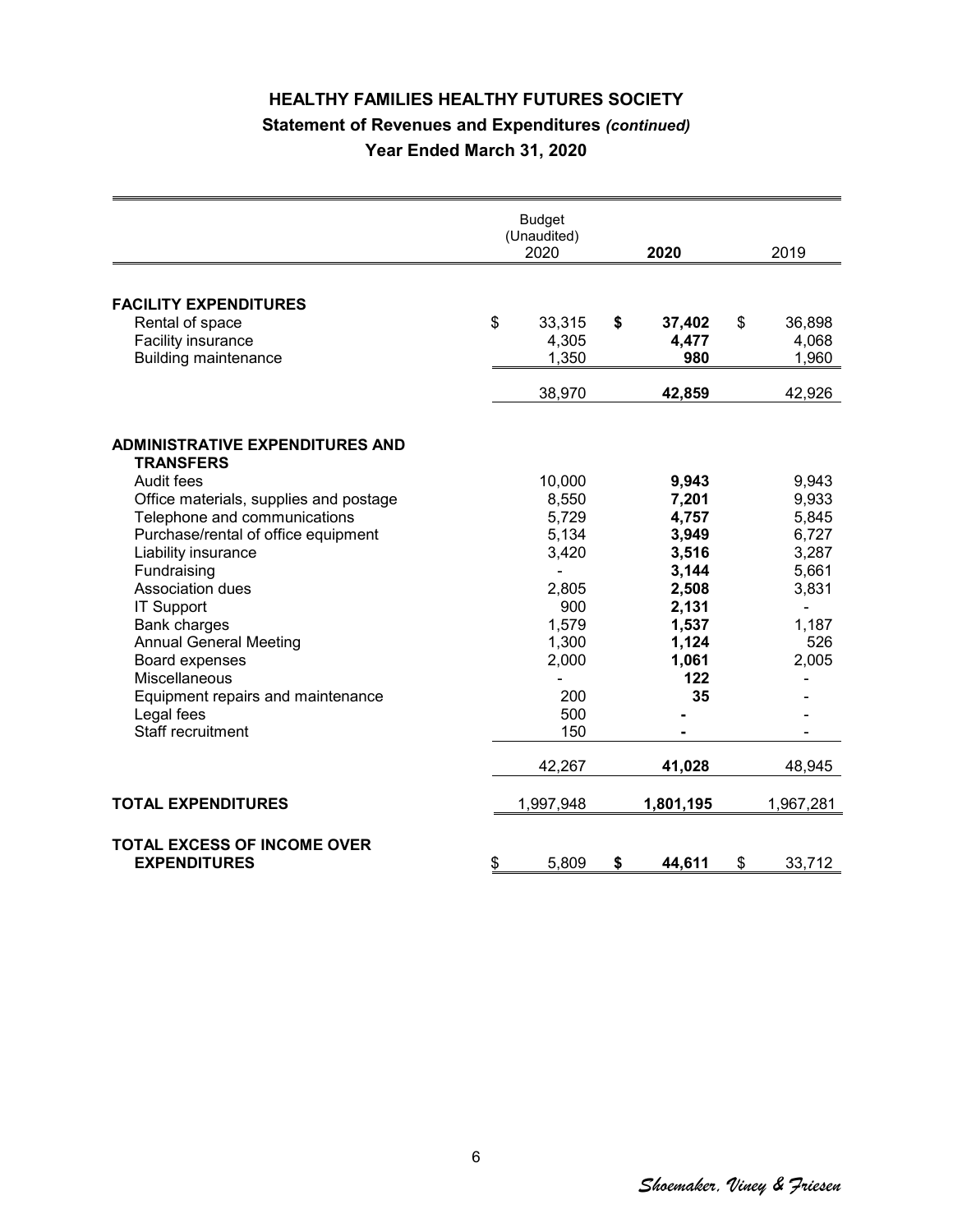# **HEALTHY FAMILIES HEALTHY FUTURES SOCIETY Statement of Changes in Net Assets Year Ended March 31, 2020**

|                                       |    | 2020         | 2019    |
|---------------------------------------|----|--------------|---------|
|                                       |    |              |         |
| <b>NET ASSETS - BEGINNING OF YEAR</b> | S. | 277,541 \$   | 243.829 |
| Excess of revenue over expenditures   |    | 44.611       | 33,712  |
| <b>NET ASSETS - END OF YEAR</b>       |    | $322,152$ \$ | 277,541 |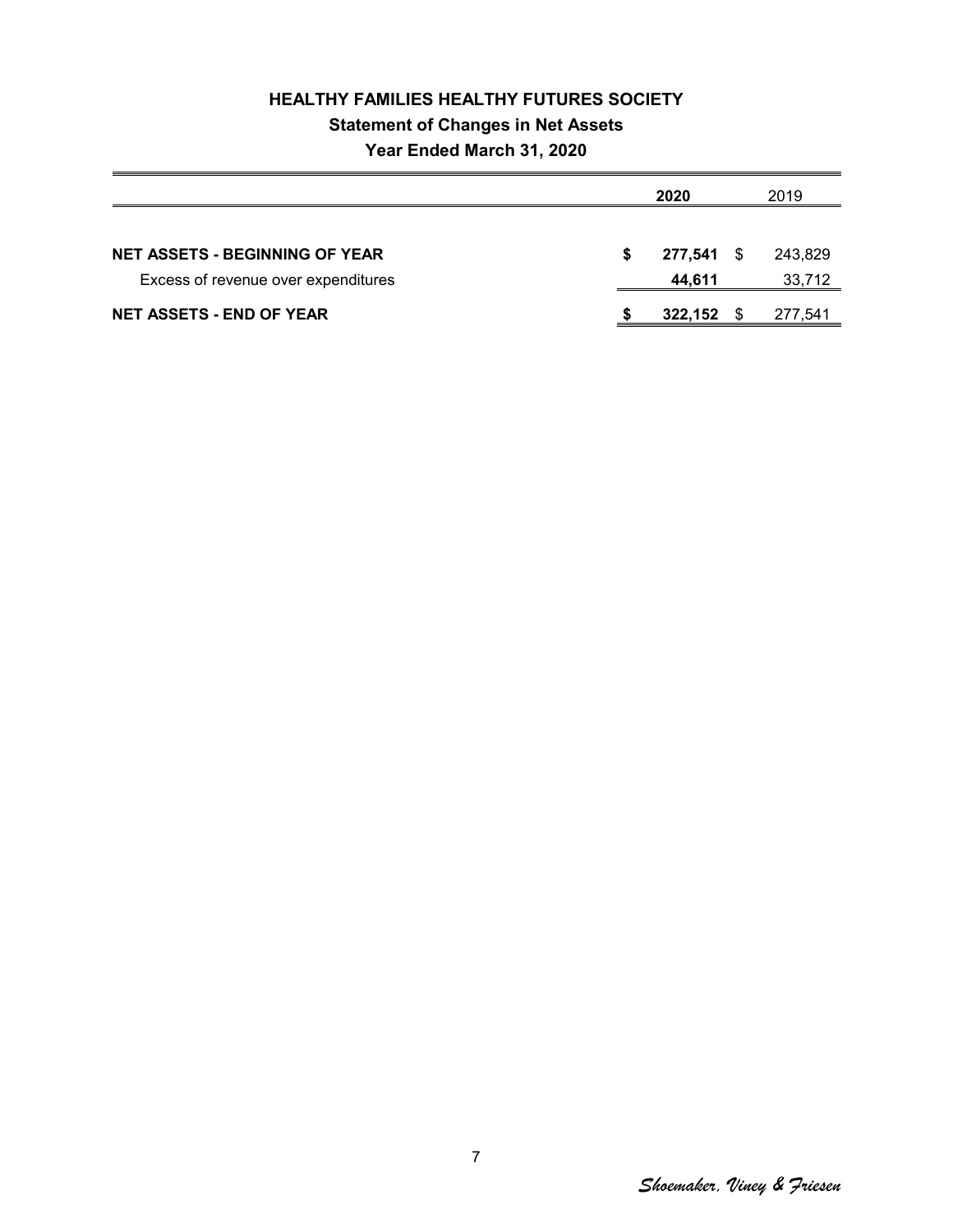## **Statement of Cash Flows**

**Year Ended March 31, 2020**

|                                                                                                                                                                                                                    |          | 2020                                                                                   |          | 2019                                                                           |
|--------------------------------------------------------------------------------------------------------------------------------------------------------------------------------------------------------------------|----------|----------------------------------------------------------------------------------------|----------|--------------------------------------------------------------------------------|
| <b>OPERATING ACTIVITIES</b><br>excess of revenue over facility expenditures                                                                                                                                        | \$       | 44,611                                                                                 | \$       | 33,712                                                                         |
| Changes in non-cash working capital:<br>Accounts receivable<br>Goods and services tax payable<br>Funds held in trust<br>Accounts payable<br>Wages payable<br>Deferred contributions<br>Employee deductions payable |          | (9, 304)<br>1,186<br>2,794<br>(7, 316)<br>(15, 123)<br>(89,708)<br>9,245<br>(108, 226) |          | (2,660)<br>(172)<br>(6, 759)<br>(21, 378)<br>(2,755)<br>44,156<br>92<br>10,524 |
| Cash flow from (used by) operating activities                                                                                                                                                                      |          | (63, 615)                                                                              |          | 44,236                                                                         |
| <b>INVESTING ACTIVITY</b><br>Restricted reserve fund payable                                                                                                                                                       |          | 302                                                                                    |          | 206                                                                            |
| <b>INCREASE (DECREASE) IN CASH FLOW</b>                                                                                                                                                                            |          | (63, 313)                                                                              |          | 44,442                                                                         |
| CASH - BEGINNING OF YEAR                                                                                                                                                                                           |          | 670,966                                                                                |          | 626,525                                                                        |
| <b>CASH - END OF YEAR</b>                                                                                                                                                                                          | \$       | 607,653                                                                                | \$       | 670,967                                                                        |
| <b>CASH CONSISTS OF:</b><br>Cash<br>Cash restricted for specific projects<br>Term deposits<br>Term deposits restricted for specific projects<br>Funds held in trust<br>Restricted reserve term deposit             | \$<br>\$ | 107,637<br>4,329<br>409,378<br>20,104<br>52,836<br>13,369<br>607,653                   | \$<br>\$ | 80,058<br>3,188<br>504,481<br>20,130<br>50,042<br>13,067<br>670,966            |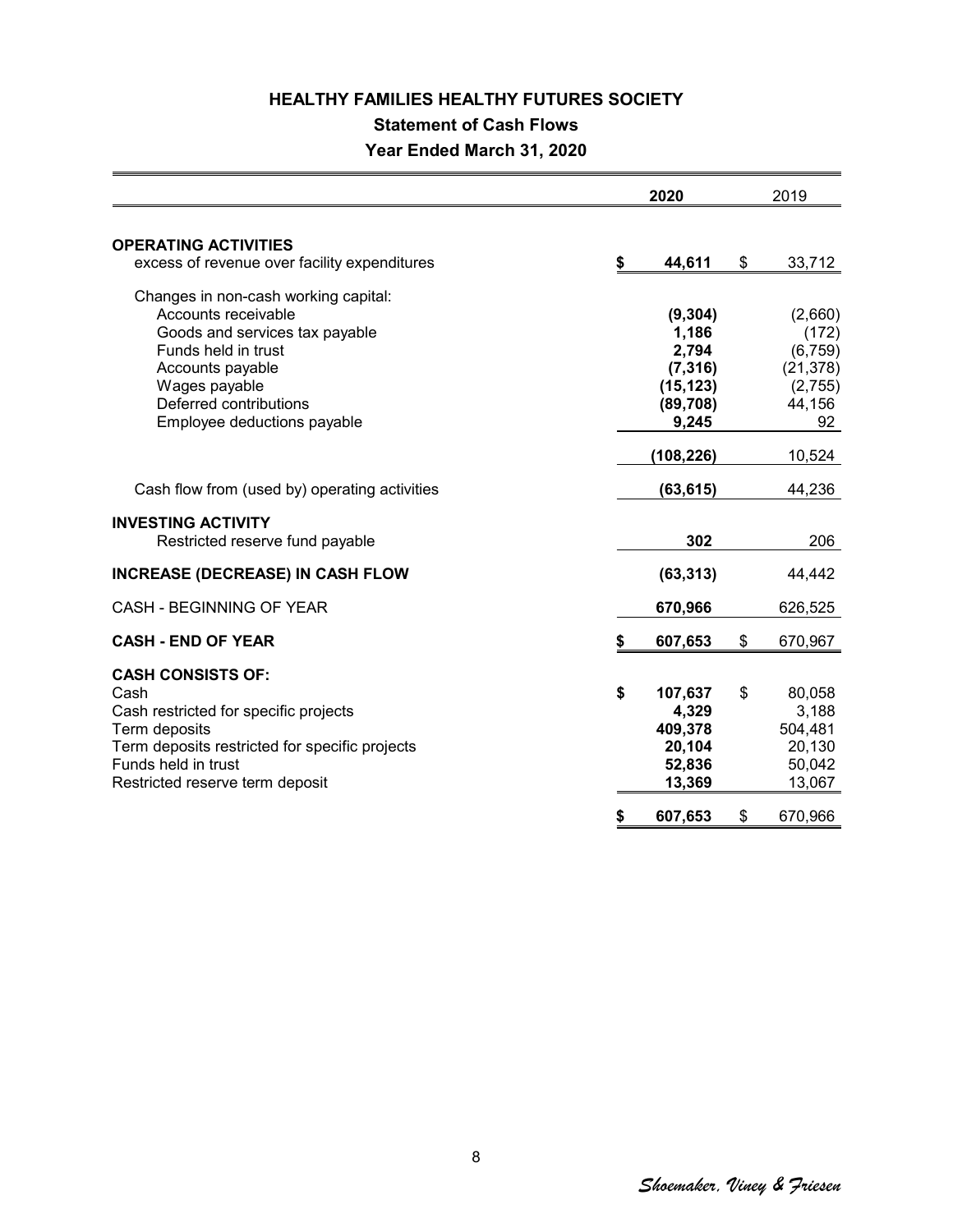# **HEALTHY FAMILIES HEALTHY FUTURES SOCIETY Notes to Financial Statements**

## **Year Ended March 31, 2020**

### 1. DESCRIPTION OF ACTIVITIES

Healthy Families Healthy Futures Society is a registered charity which is exempt from income tax under Section 149(1)(f) of the Income Tax Act. The Society provides multiple programs to support individuals and families including:

#### **Home Visitation**

A preventative early intervention program providing services to families prenatally and continuing up to five years after birth, who have economic and social factors which may increase risk factors for child abuse and neglect.

The program is provided in Athabasca, Barrhead, Lac Ste Anne, Mayerthorpe, Morinville, Swan Hills, Westlock, and surrounding areas.

### **Early Childhood Development Initiatives**

Provides support for families with children under six who are not eligible for the Home Visitation Program.

The program is provided in Westlock and surrounding areas.

### **Parent Link Centre**

Provides parent education for the general population, including the Triple P Parenting Program, Love and Logic Parenting Program, drop in play programs and community programs in Westlock and area.

#### **Thrive**

Provides direct support for those impacted by abuse. The program works collaboratively within the community to enhance public awareness through workshops and other activities in the communities of Athabasca, Barrhead, and Westlock.

#### **Parent Child Assistance Program (PCAP)**

A home visitation intervention program that works with women who abuse alcohol or drugs during pregnancy, with the aim of preventing future alcohol and drug exposed births among these mothers. PCAP supports mothers in achieving this goal by helping them complete substance abuse treatment and stay in recovery and/or by motivating them to choose effective family planning methods. The program is available in Whitecourt.

#### **FASD Transitions Program**

Provides support for youth and young adults and their caregivers prenatally exposed to alcohol. The program is available in Athabasca and Whitecourt.

### **Community Action for Healthy Relationships (CAHR)**

A community collaboration project in Athabasca, Barrhead, and Westlock. It provides coordination for the relationship violence group program "Creating Change", supportive outreach services and community awareness and protocols regarding relationship abuse.

## **Pembina Gateway Parent Link Network**

Healthy Families Healthy Futures is the lead agent for the Pembina Gateway PLC Network. The Network offers orientation, mentorship, and leadership to 8 Parent Link Centres including Barrhead, Lac Ste Anne, Mayerthorpe, Smoky Lake, Swan Hills, Thorhild, Westlock, and Whitecourt.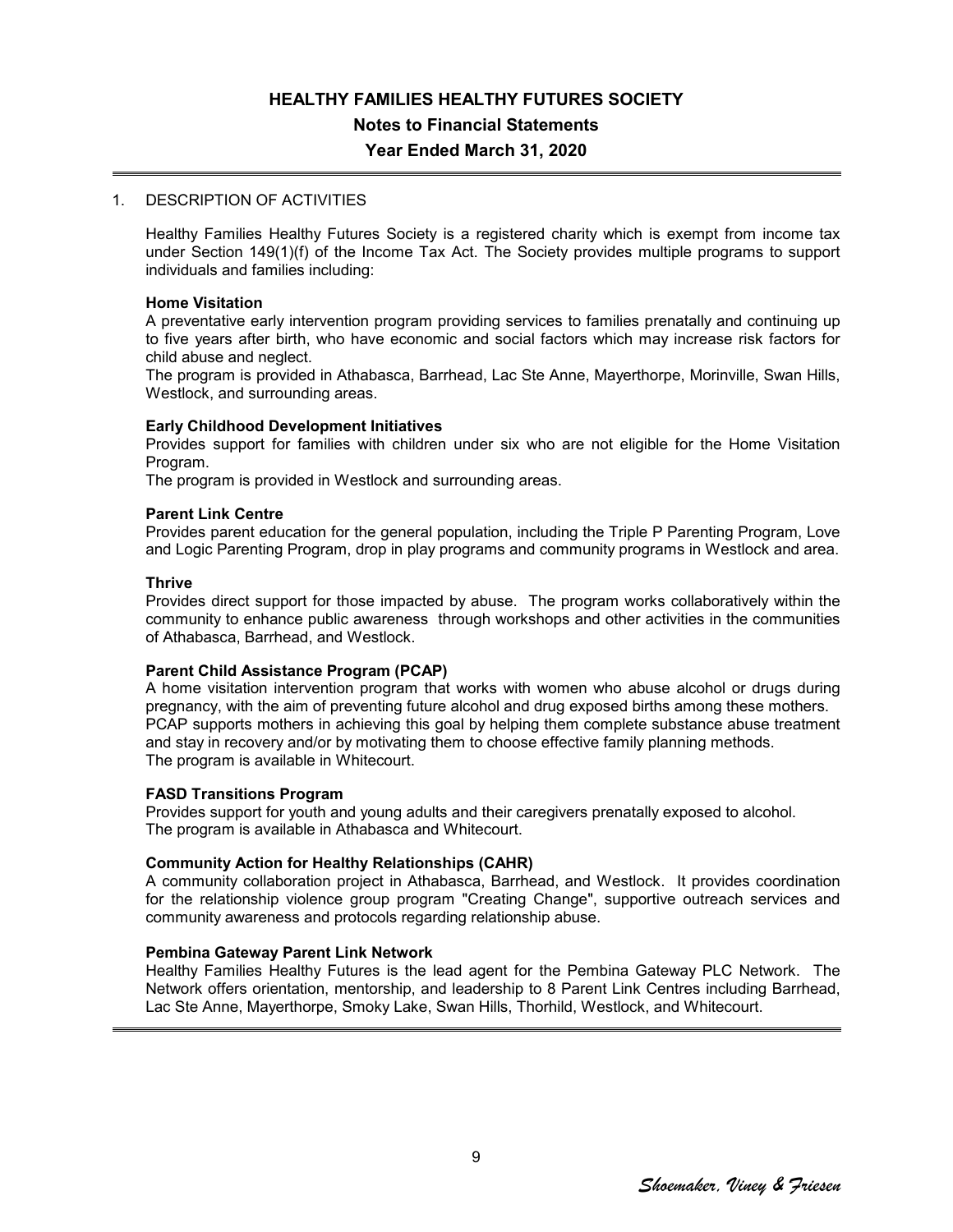### 2. SUMMARY OF SIGNIFICANT ACCOUNTING POLICIES

Significant accounting policies observed in the preparation of the financial statements are summarized below. These policies are in accordance with Canadian accounting standards for notfor-profit organizations unless otherwise noted.

#### Measurement uncertainty

When preparing financial statements according to Canadian accounting standards for not-for-profit organizations, management makes estimates and assumptions relating to:

- reported amounts of revenues and expenses
- reported amounts of assets and liabilities
- disclosure of contingent assets and liabilities.

Estimates are based on a number of factors including historical experience, current events and actions that the Society may undertake in the future, and other assumptions that management believes are reasonable under the circumstances. By their nature, these estimates are subject to measurement uncertainty and actual results could differ. In particular, estimates are used in accounting for certain items such as revenues and allowance for doubtful accounts.

#### Financial instruments policy

#### *Initial and subsequent measurement*

The Organization initially measures its financial assets and liabilities at fair value. Subsequent measurement of all financial assets and liabilities is at cost or amortized cost.

Financial assets measured at amortized cost on a straight-line basis include cash, cash restricted for specific projects, funds held in trust, term deposits, and the restricted reserve term deposit.

Financial liabilities measured at amortized cost on a straight-line basis include funds held in trust, accounts payable, and wages payable.

#### *Transaction costs*

Transaction costs related to financial instruments that will be subsequently measured at fair value are recognized in net income in the period incurred. Transactions costs related to financial instruments subsequently measured at amortized cost are included in the original cost of the assets or liability and recognized in net income over the life of the instrument using the straight-line method.

#### *Impairment*

For financial assets measured at cost or amortized cost, the Organization determines whether there are indications of possible impairment. When there is an indication of impairment, and the Organization determines that a significant adverse change has occurred during the period in the expected timing or amount of future cash flows, a write-down is recognized in net income. A previously recognized impairment loss may be reversed to the extent of the improvement. The carrying amount of the financial asset may not be greater than the amount that would have been reported at the date of the reversal had the impairment not been recognized previously. The amount of the reversal is recognized in net income.

*(continues)*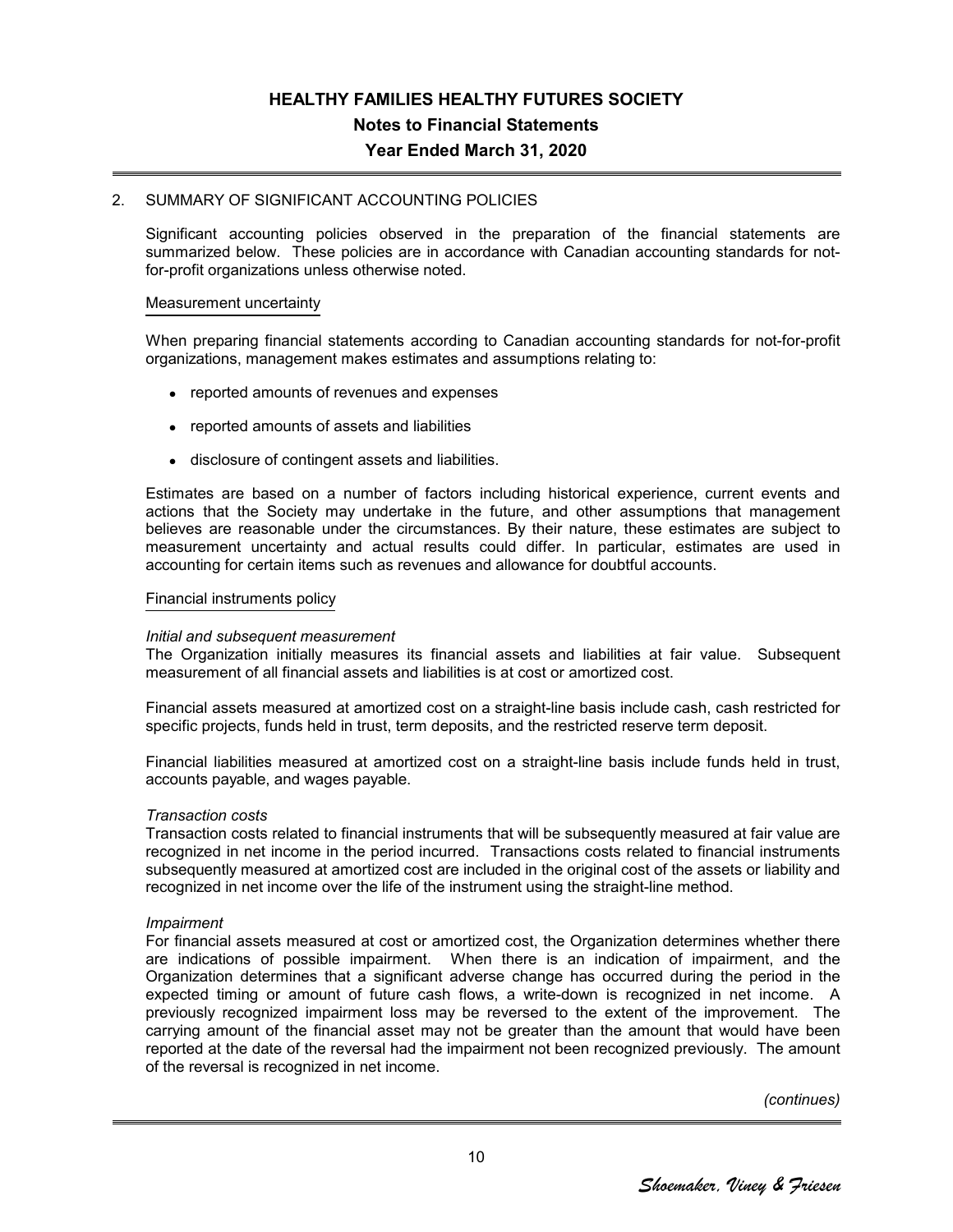### 2. SUMMARY OF SIGNIFICANT ACCOUNTING POLICIES *(continued)*

#### Cash and short term investments

Cash and funds held in trust consist of cash and bank accounts.

Short-term guaranteed investment certificates purchased with a maturity of one year or less are classified as cash equivalents, and are reported on the statement of financial position as term deposits and term deposits held for specific projects.

Cash restricted for specific projects and term deposits restricted for specific projects are funds that the Society has received from various sources and are required to spend the monies for specific programming.

The restricted reserve term deposit is a guaranteed investment certificate with a maturity of less than one year. The Society must have approval from Child and Family Services before utilizing these funds.

#### Property, plant and equipment

Property, plant and equipment costing less than \$5,000 are expensed in the year of acquisition. Items costing more than \$5,000 are capitalized but not amortized. This follows the accounting policy set out by the Alberta Ministry of Children's Services. This policy is not in agreement with Canadian accounting standards for not-for-profit organizations whereby property, plant, and equipment purchased would be capitalized and amortized over their estimated useful life.

#### Revenue recognition

Healthy Families Healthy Futures Society follows the deferral method of accounting for contributions.

Restricted contributions including government grants are recognized as revenue in the year in which the related expenses are incurred and there is a reasonable assurance that the Society has complied with and will continue to comply with all the necessary conditions to obtain the grants.

Unrestricted contributions are recognized as revenue when received or receivable if the amount to be received can be reasonably estimated and collection is reasonably assured. Endowment contributions are recognized as direct increases in net assets.

Restricted investment income is recognized as revenue in the year in which the related expenses are incurred. Unrestricted investment income is recognized as revenue when earned.

Seminar fees are recognized as revenue when the seminars are held.

#### Contributed services

Volunteers including board members contribute a significant amount of their time each year. Because of the difficulty in determining their fair value, contributed services are not recognized in the financial statements.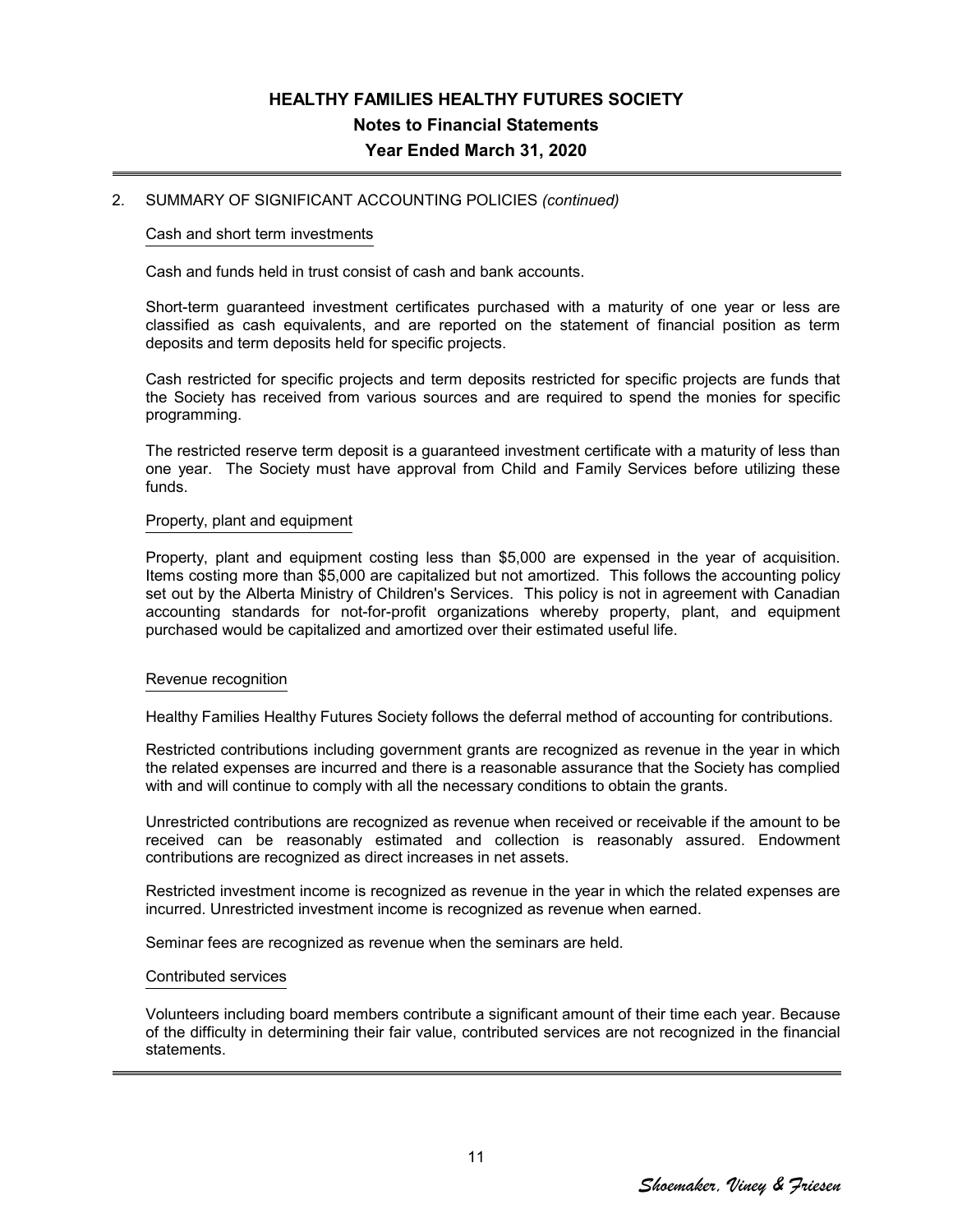### 3. FINANCIAL INSTRUMENTS

The Society is exposed to various risks through its financial instruments and has a comprehensive risk management framework to monitor, evaluate and manage these risks. The following provides information about the Society's risk exposure as of March 31, 2020.

Liquidity risk

Liquidity risk is the risk that an entity will encounter difficulty in meeting obligations associated with financial liabilities. The Society is exposed to this risk mainly in respect of its receipt of funds from its grantors.

### 4. CASH RESTRICTED FOR SPECIFIC PROJECTS

Cash restricted for specific projects relates to funds raised from a casino that are restricted as to its use.

#### 5. FUNDS HELD IN TRUST

Healthy Families Healthy Futures Society holds funds in trust for the following organizations.

|                                                   | 2020 |        |      | 2019   |  |  |
|---------------------------------------------------|------|--------|------|--------|--|--|
| Prevention of Relationship Abuse Action Committee |      | 52.836 | - SS | 50.042 |  |  |

#### 6. RESTRICTED RESERVE FUND PAYABLE

The financial statements of the Society are reviewed annually by the Alberta Corporate Service Centre. On the completion of the statement analysis the actual surplus and amount that can be retained is determined. Since there is a delay between the end of the funding period and the determination of the annual surplus, the determined surplus transfer relates to the prior year's activity. Funds from the reserve may be applied for purposes approved by North Central Alberta Child & Family Services.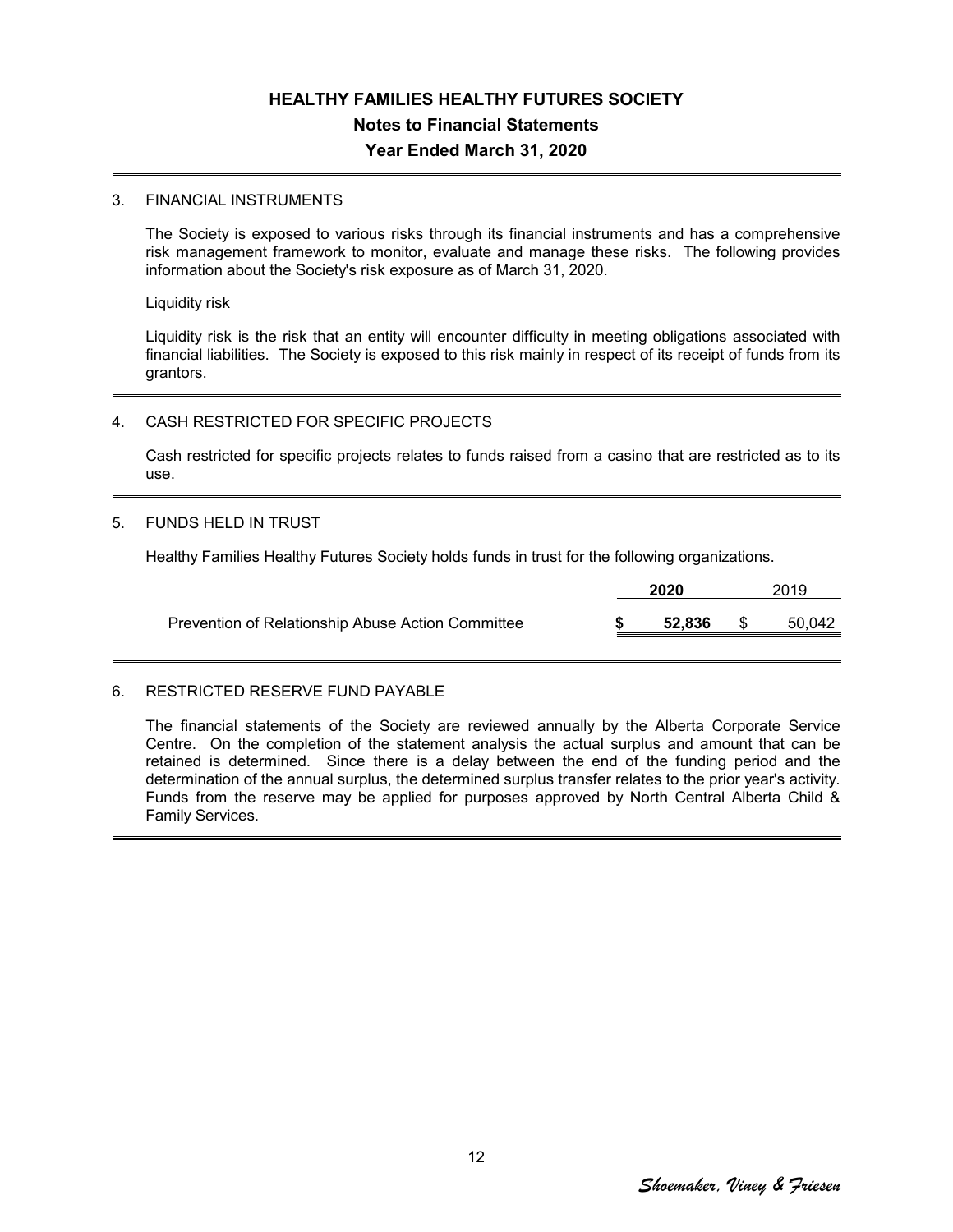## **Notes to Financial Statements**

## **Year Ended March 31, 2020**

### 7. DEFERRED CONTRIBUTIONS

|                                                           | 2020         | 2019          |
|-----------------------------------------------------------|--------------|---------------|
| Prevention of Relationship Abuse Action Committee (Thrive |              |               |
| Program) donations                                        | \$<br>30,000 | \$<br>30,000  |
| Home Visitation grants                                    | 29,988       | 46,198        |
| Casino funds                                              | 24,341       | 23,207        |
| NWC Alberta FASD Services Network grant funding           | 17,888       | 34,467        |
| Pembina Gateway Network funding                           | 14,221       | 15.295        |
| Westlock Parent Link Centre donations and fundraising     |              |               |
| amounts                                                   | 14,015       | 9,886         |
| Thrive Program donations and grants                       | 12,488       | 13.681        |
| FASD programming donations                                | 2,206        | 2,121         |
| Community Initiatives Program grant                       |              | 60,000        |
|                                                           | 145,147      | \$<br>234,855 |

#### 8. CONTINGENT LIABILITY

The employees of the Healthy Families Healthy Futures Society can bank up to 60 days to utilize in the event of an extended absence from employment due to health related issues. Days are banked at 1.5 per month based on the employees full time equivalent rate. The amount accumulated for sick days has not been recorded in the financial statements given the benefit is not paid out upon termination of employment and typically the Society would not replace an employee that is away on sick leave.

At March 31, 2020, the employees of the Society had banked \$55,743 (2019 - \$84,724) of sick time.

The Society has a Visa card with a \$10,000 limit.

### 9. LEASE COMMITMENTS

The Society has a three year lease that commenced September 1, 2017 for office space in Westlock. The rent terms are \$2,125 including GST per month to August 31, 2018, then \$2,168 per month to August 31, 2019, then \$2,211 per month to August 31, 2020.

The Society currently leases office space in Athabasca at a rate of \$1,000 per month. The lease does not have a predetermined term, as it is a month to month lease.